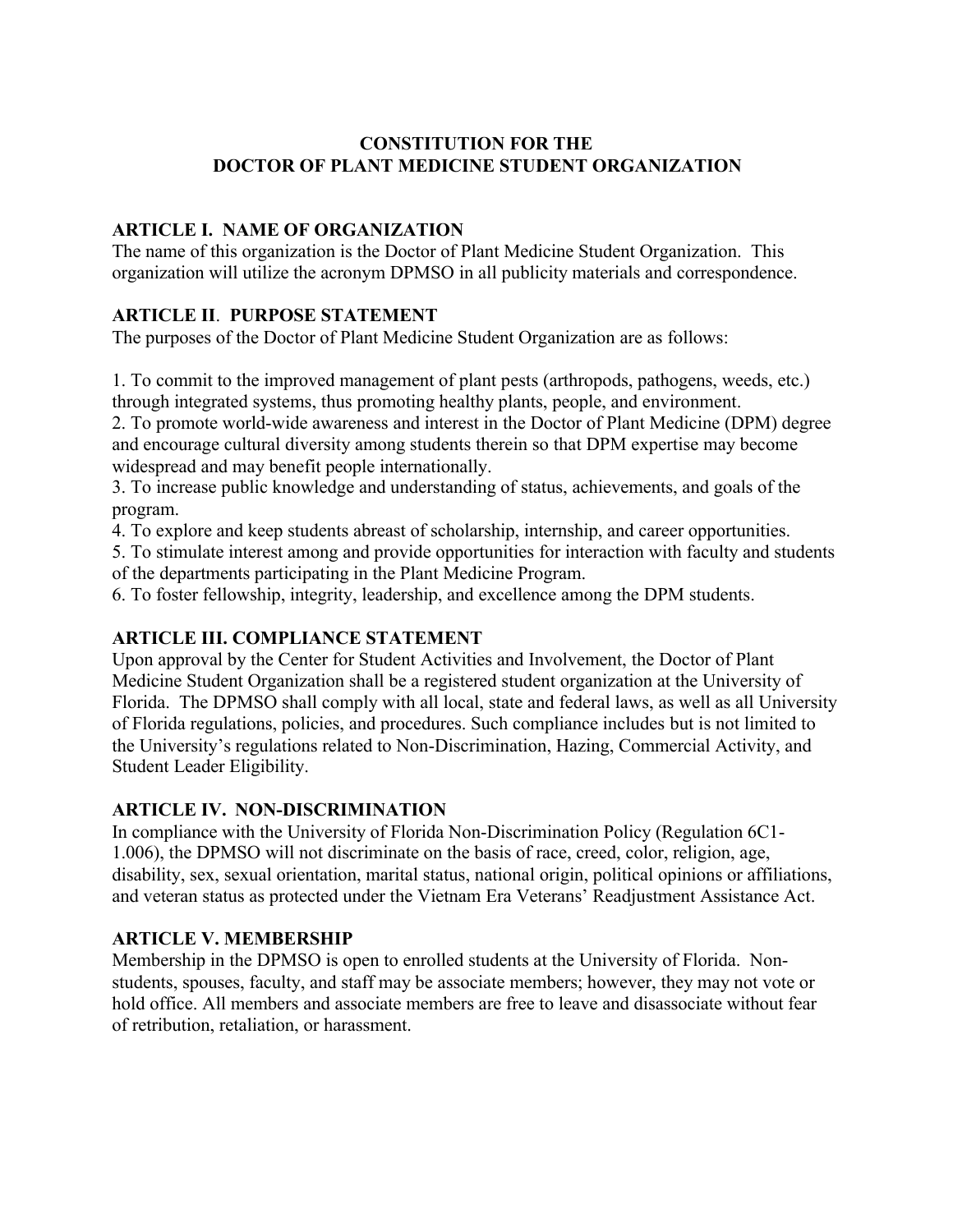#### **ARTICLE VI. OFFICERS**

Section A: The elected officers of the DPMSO shall be President, Vice-President, Treasurer, Secretary, and Historian. A Graduate Student Council Representative will be appointed on a voluntary basis.

Part 1: The President shall preside at all meetings and shall coordinate the work of the officers and committees. The President shall have the authority to create any committees that he/she deems necessary to execute the purposes of the organization. The President shall have the authority to cancel regular meetings and to call special meetings. All meetings must be announced before they take place.

Part 2: The Vice-President shall serve as an aide to the President and shall perform the duties of the President, Treasurer, and Secretary, in her/his absence or inability to serve.

Part 3: The Treasurer shall receive and manage all monies of the DPMSO; shall keep an accurate record of receipts and expenditures; shall pay out local funds in accordance with the approved budget as authorized by the organization. The Treasurer shall present a financial statement at every meeting of the DPMSO and at other times when requested by the President or Vice President.

Part 4: The Secretary shall record the minutes of all the general DPMSO body meetings along with officer only meetings. He/she shall be responsible for creating an agenda for all general body meetings, verifying attendance of members at meetings, maintaining the public face DPMSO via social media, and shall perform other duties as may be delegated.

Part 5: The Historian shall act as a liaison between past DPMSO officers and the new officers. He/she is responsible for assisting the other officers with DPMSO publicity such as programming event flyers. The role of Historian may only be fulfilled by a DPM student that has served as a past officer. If no eligible candidate runs for the Historian during the election of the new officers, and interest is shown by a DPM student who has not yet held a position in DPMSO, the past officers may vote to make an exception. If majority rules in favor of the exception, the student may add his/her name to the ballot for voting by DPM students as with the other officer positions. If majority rules opposing the exception, then an existing officer must step up and fulfill the role for at least one semester. After which, another election may be hosted should interest by another officer or student arise.

Part 6: The Graduate Student Council Representative will be voluntarily appointed from the DPM student body. He/she must consistently attend the mandatory Graduate Student Council (GSC) meetings to maintain DPMSO status as an official student organization recognized by Student Government. He/she will report any useful GSC information discussed at the meeting to DPMSO officers for inclusion in the meeting minutes for DPM students. If unable to attend a GSC meeting, another officer will attend in his/her place.